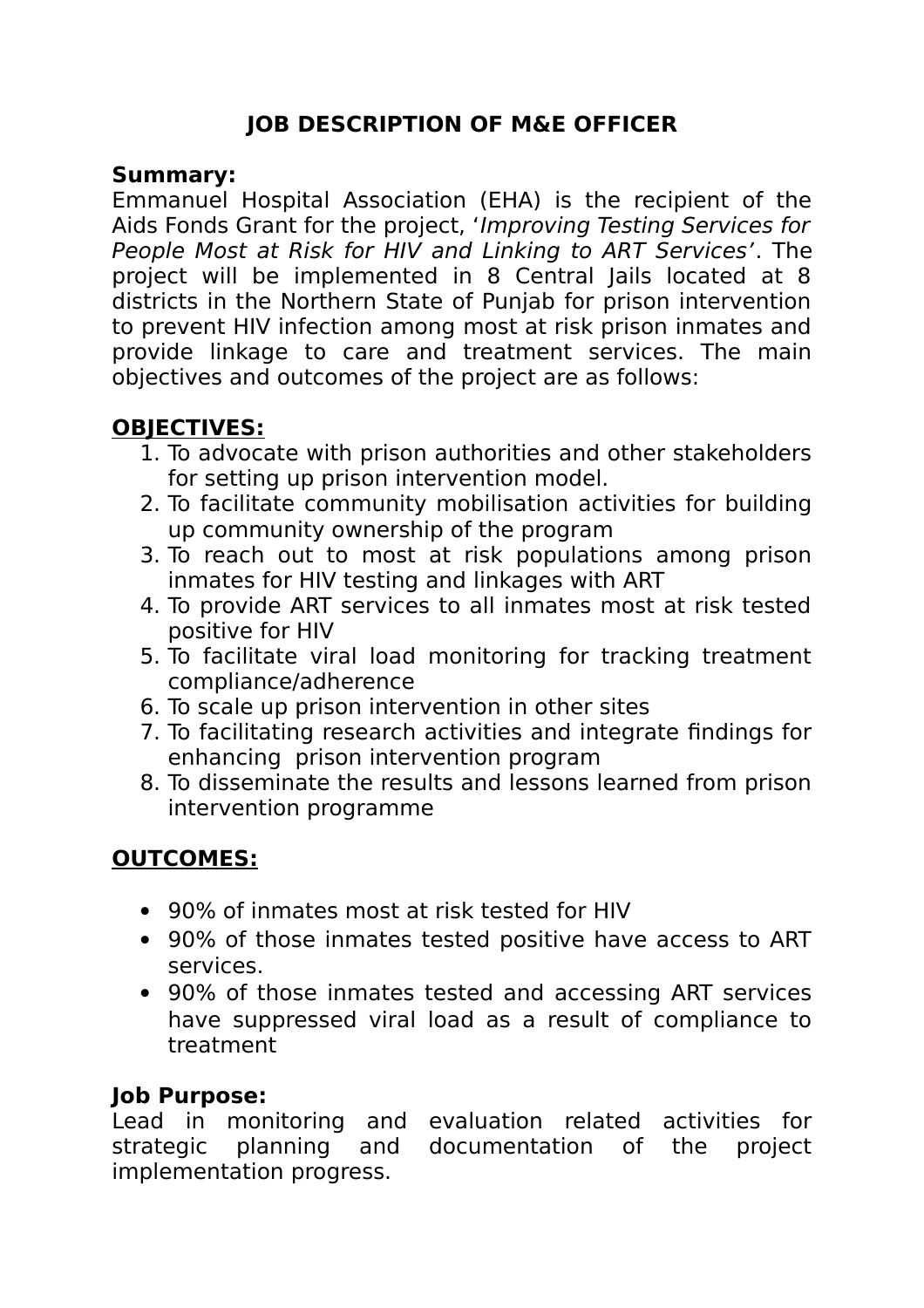## **Key Responsibilities:**

## **1. Project data management**

- Ensure M&E indicators for the project are uniformly communicated to all project staff including concerned prison and TI officers/staff.
- Assist in developing data collection tools and formats that are closely aligned to existing government formats (at TI/ICTC/ART centres).
- Verify all the MIS related documents submitted by PIP staff and make it audit ready.
- Ensure line listing of all the HRG inmates who are on ART to help supplement research study on treatment adherence.
- Ensure correct data is captured at the state level and that monthly reports are received on time from all the implementation sites.
- Assist in conducting research and work in close coordination with the Research Officer the Knowledge Institute or Research Agency
- Compile M&E data and prepare monthly report for submission to PMU and key stakeholders (SACS M&E Officer/Prison Warden/etc).
- Coordinate, follow up and feedback with ICTC/ART/CD4 laboratory for data management (verification, safe storing and analysis of project related data).
- Provide training to the state team on M&E especially to District Coordinator & Advocacy Officer, Counsellor, Peer Leaders and Peer Educators on indicators and data collection.
- Provide monthly assessment of project activities to State Program Coordinator.
- Assist the State Program Coordinator in other activities as and when required.

**Salary** would be Rs. 30,000 to Rs 40,000 per month inclusive of all benefits (Cost to Company)

### **Person Specification: Required experience/skills/qualities:**